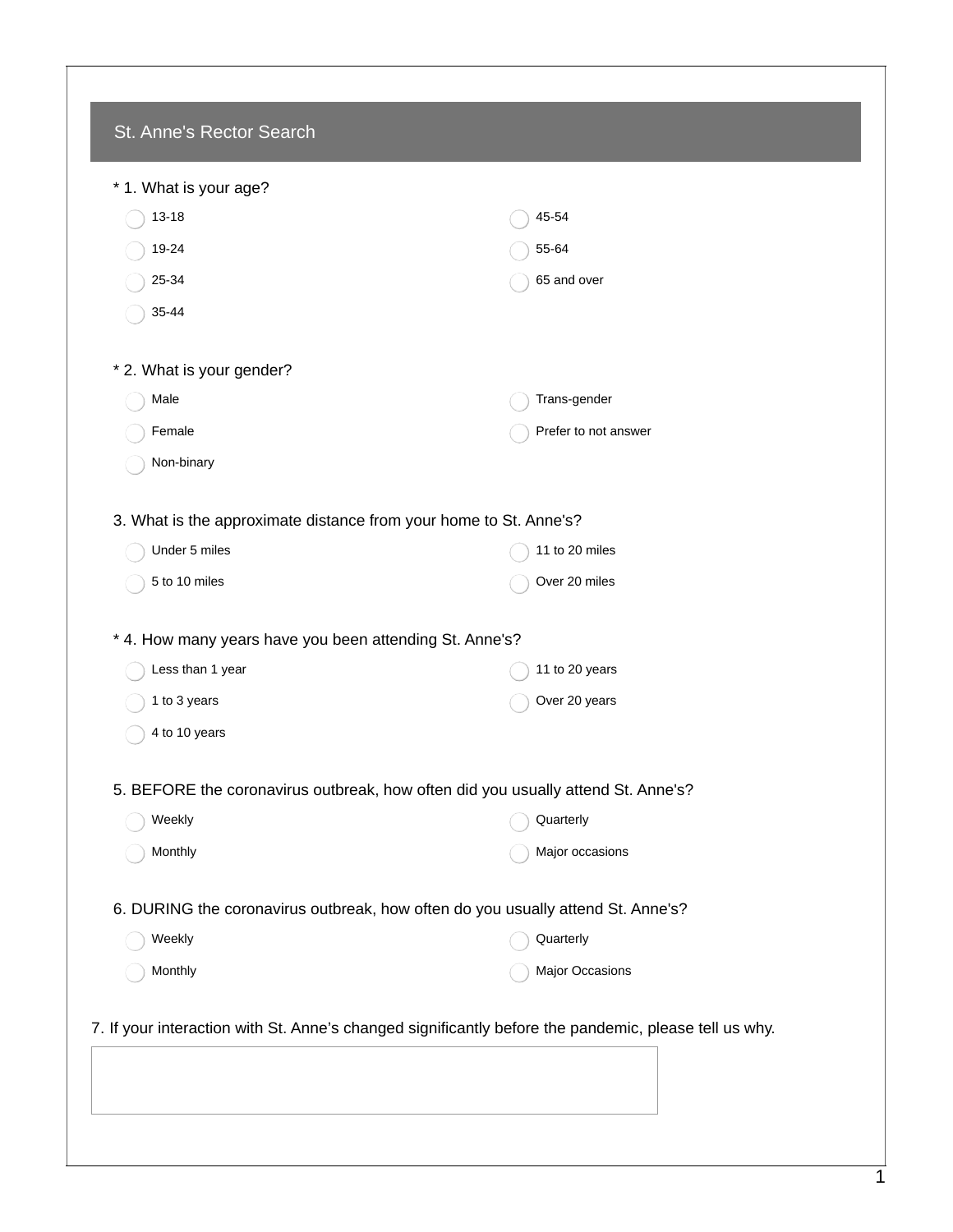| * 8. BEFORE the coronavirus outbreak, which service did you usually attend? (Check all that apply.) |
|-----------------------------------------------------------------------------------------------------|
| 8:00 a.m. Sunday                                                                                    |
| 10:00 a.m. Sunday                                                                                   |
| Noon on Wednesday                                                                                   |
|                                                                                                     |
| * 9. Did you stay for Java Junction (coffee hour) after the 10:00 a.m. service?                     |
| Often                                                                                               |
| Sometimes                                                                                           |
| Seldom                                                                                              |
| Never                                                                                               |
|                                                                                                     |
| * 10. Do you bring children to church?                                                              |
| Yes                                                                                                 |
| No                                                                                                  |
|                                                                                                     |
| * 11. Would you use nursery care during the service if we had it?                                   |
| Yes                                                                                                 |
| No                                                                                                  |
|                                                                                                     |
| * 12. Do you ever use the Family Chapel?                                                            |
| Yes                                                                                                 |
| No                                                                                                  |
|                                                                                                     |
|                                                                                                     |
|                                                                                                     |
|                                                                                                     |
|                                                                                                     |
|                                                                                                     |
|                                                                                                     |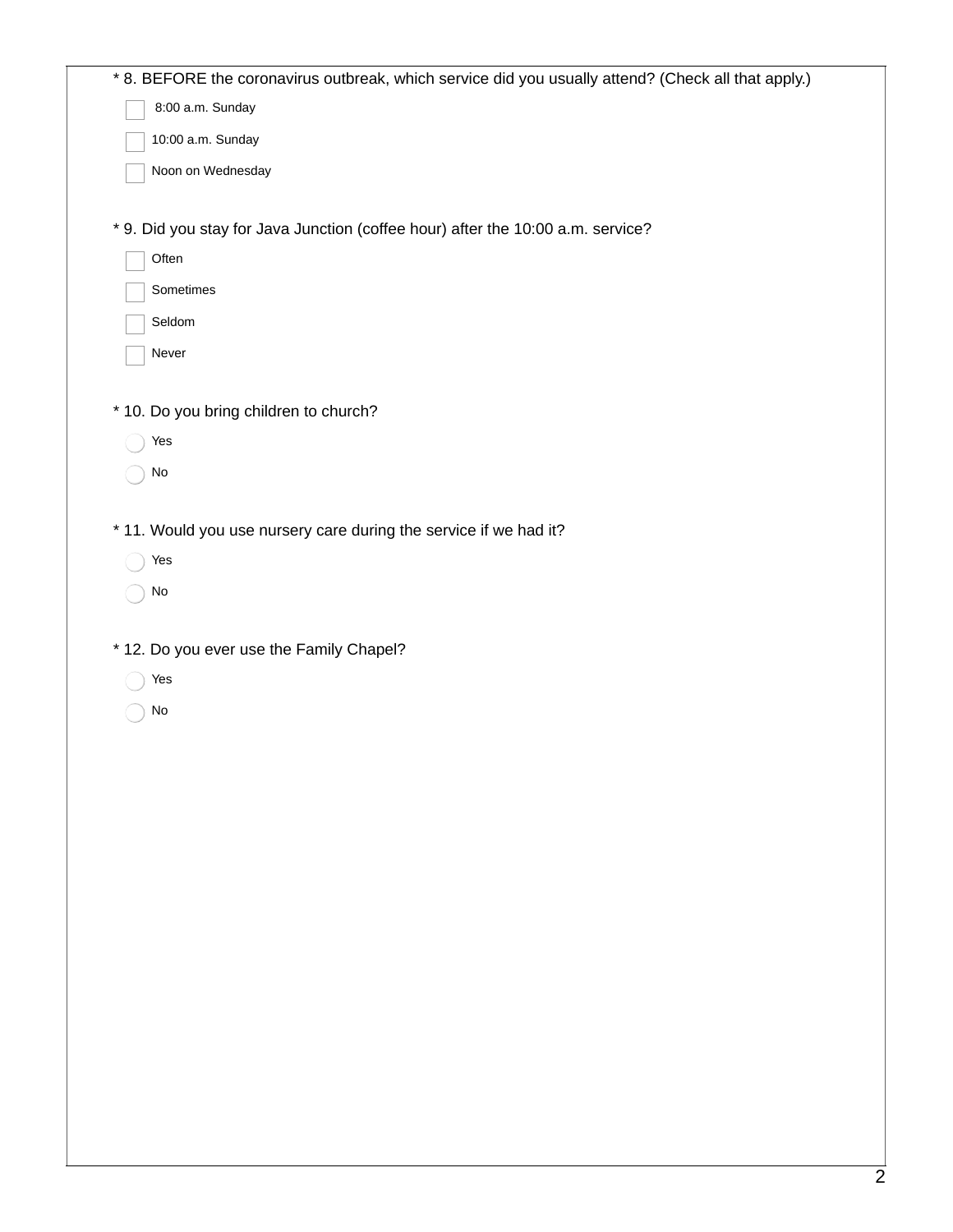|  | * 13. What first brought you to St. Anne's? (Check all that apply.) |  |
|--|---------------------------------------------------------------------|--|
|  | Nearest Episcopal church to my home                                 |  |
|  | Recommended by a friend or family                                   |  |
|  | Rector, Associate Rector or parishioner called me when I moved here |  |
|  | Attracted by St. Anne's reputation                                  |  |
|  | Visited several churches and liked St Anne's the best               |  |
|  | Sermons                                                             |  |
|  | The Music                                                           |  |
|  | Number of childeren                                                 |  |
|  | Sunday School                                                       |  |
|  | Youth programs                                                      |  |
|  | Outreach programs                                                   |  |
|  | Other (please specify)                                              |  |
|  |                                                                     |  |
|  |                                                                     |  |

## \* 14. I attend St. Anne's for the following reasons. (Check all that apply.)

|                                                                                                       | Major Reason | Minor Reason |
|-------------------------------------------------------------------------------------------------------|--------------|--------------|
| Loyalty to the Episcopal Church                                                                       |              |              |
| Commitment to St. Anne's community                                                                    |              |              |
| Style of worship appeals to me                                                                        |              |              |
| The rector                                                                                            |              |              |
| The associate rector                                                                                  |              |              |
| The music                                                                                             |              |              |
| My family has always attnded                                                                          |              |              |
| I enjoy participating in one or more of the activities (e.g. choir, Sunday School, outreach, etc.)    |              |              |
| Opportunities for spiritual growth (e.g. Bible study, EFM, Thirst & Theology, prayer group,<br>etc.)  |              |              |
| Opportunities to serve the church (e.g. vestry, acolyte, etc.)                                        |              |              |
| Opportunities to serve the community (e.g. Habitat, Just Neighbors immigration, food pantry,<br>etc.) |              |              |
| Children / youth activities                                                                           |              |              |
| Fellowship and chance to share social activities                                                      |              |              |
|                                                                                                       |              |              |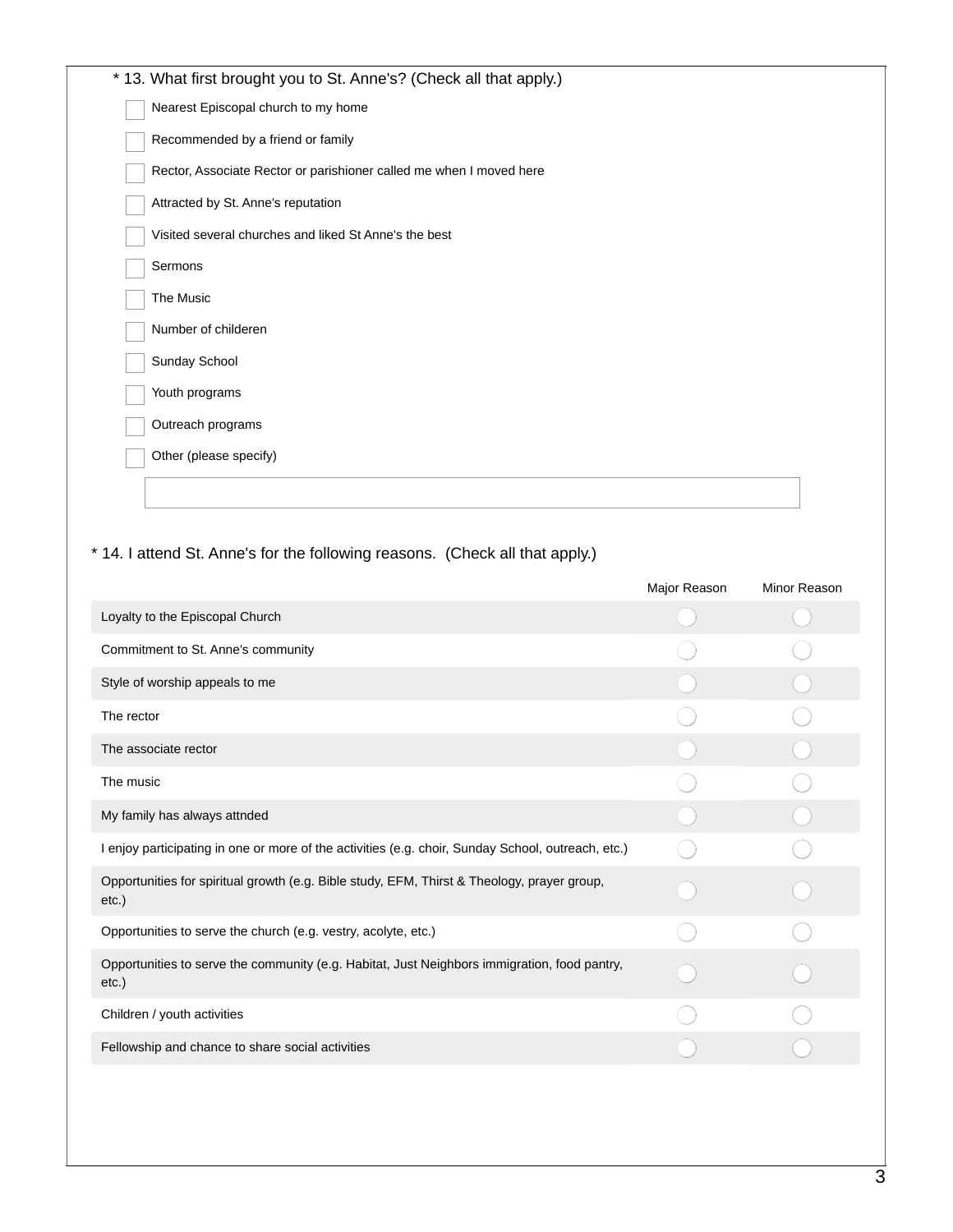## \* 16. The following aspects of a WORSHIP SERVICE are important to me.

|                                                        | Very<br>important | Important | Not<br>important |
|--------------------------------------------------------|-------------------|-----------|------------------|
| A good sermon                                          |                   |           |                  |
| A quiet service (no music)                             |                   |           |                  |
| Music                                                  |                   |           |                  |
| Prayers                                                |                   |           |                  |
| Eucharist                                              |                   |           |                  |
| Sharing sign of peace                                  |                   |           |                  |
| Fellowship / worship with others                       |                   |           |                  |
| Youth Sunday                                           |                   |           |                  |
| Priest's welcome and chat with children during service |                   |           |                  |

\* 17. Ritual is the DEGREE OF CEREMONY (high church or low church) we observe in our service. Which elements of a service do you prefer? (Check all that apply.)

| Portions of service sung by clergy and / or congregation |
|----------------------------------------------------------|
| Liturgy primarily spoken by clergy and / or congregation |
| Use of incense                                           |
| Communion every Sunday                                   |
| Hymns from Episcopal hymnal                              |
| Music from LEVAS (Lift Everyone Voice and Sing)          |
| Music from sources other than Episcopal hymnal           |
| No music (quiet service)                                 |
| Instrumentalists                                         |
| Choir                                                    |
| Robed choir                                              |
| Other (please specify)                                   |
|                                                          |
|                                                          |
|                                                          |
|                                                          |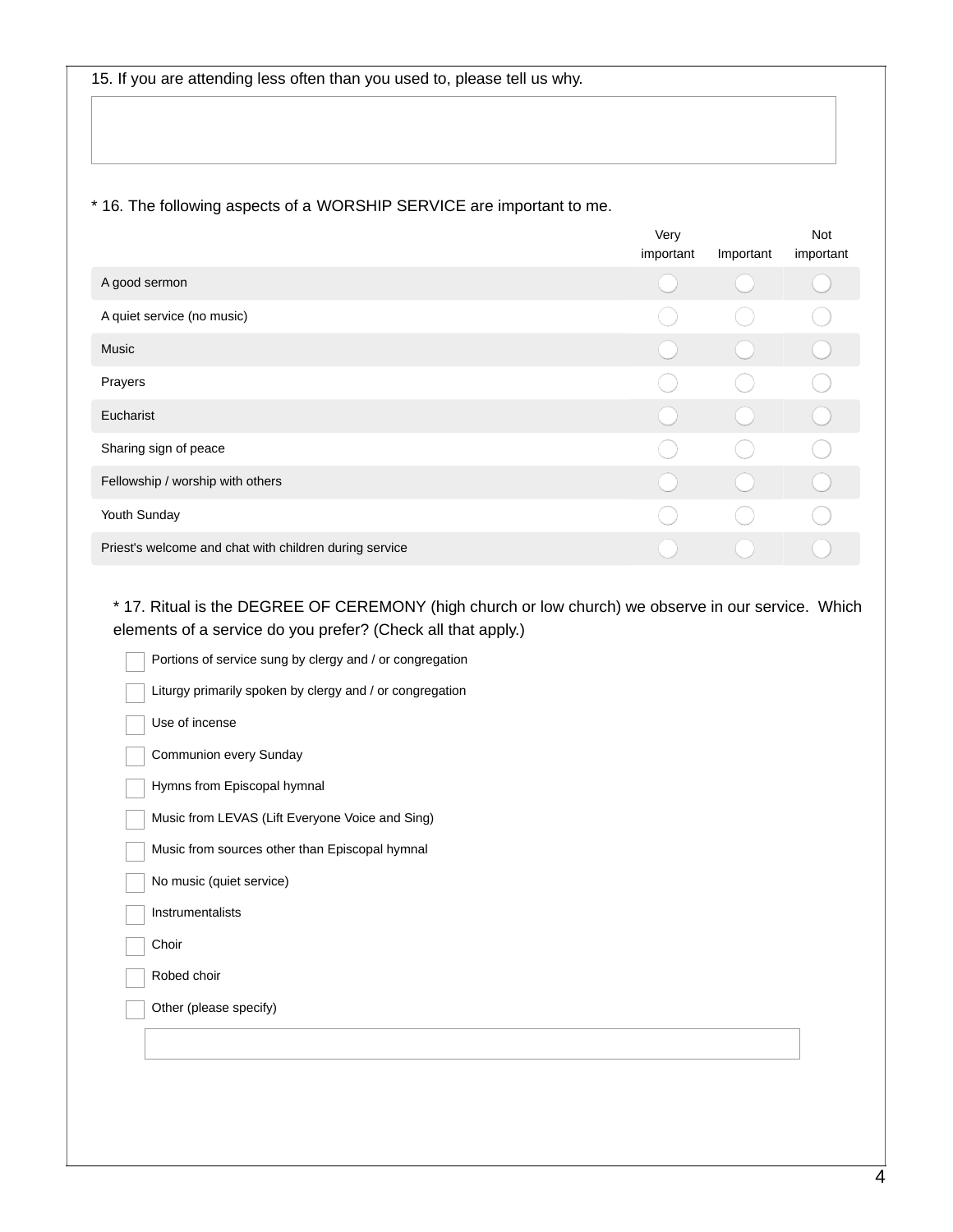|  | * 18. I believe St. Anne's is a safe place for people of a variety of perspectives. |
|--|-------------------------------------------------------------------------------------|
|  | Strongly agree                                                                      |
|  | Agree                                                                               |
|  | Don't know                                                                          |
|  | Disagree                                                                            |
|  | Strongly disagree                                                                   |
|  |                                                                                     |
|  | * 19. I am comfortable with the role and understanding of scripture at St, Anne's   |
|  | Strongly agree                                                                      |
|  | Agree                                                                               |
|  | Don't know                                                                          |
|  | Disagree                                                                            |
|  | Strongly disagree                                                                   |
|  |                                                                                     |
|  | * 20. I think members of St. Anne's are free to ask difficult questions of faith.   |
|  | Strongly agree                                                                      |
|  | Agree                                                                               |
|  | Don't know                                                                          |
|  | Disagree                                                                            |
|  | Strongly disagree                                                                   |
|  |                                                                                     |
|  |                                                                                     |
|  |                                                                                     |
|  |                                                                                     |
|  |                                                                                     |
|  |                                                                                     |
|  |                                                                                     |
|  |                                                                                     |
|  |                                                                                     |
|  |                                                                                     |
|  |                                                                                     |
|  |                                                                                     |
|  |                                                                                     |
|  |                                                                                     |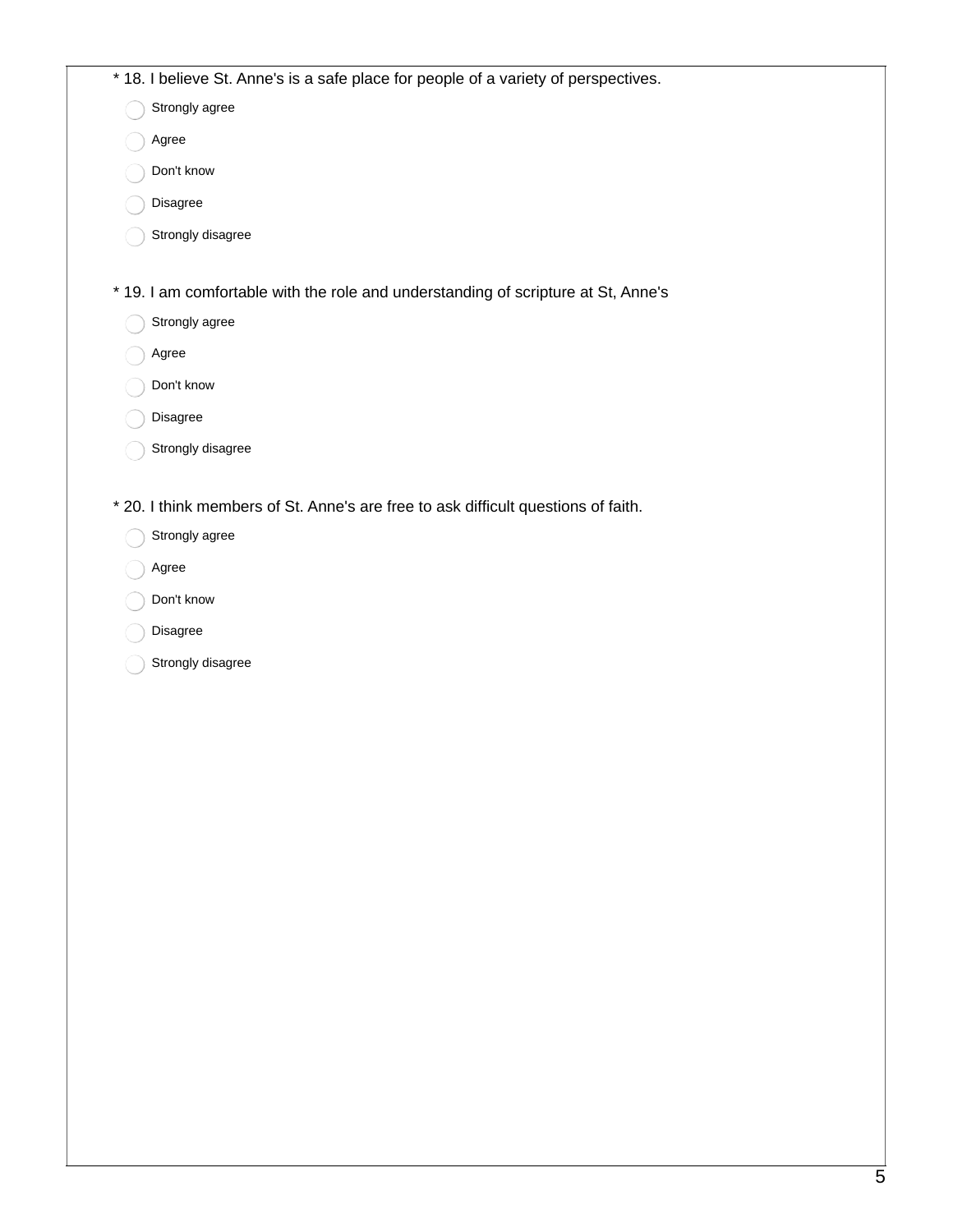21. The following is a list of activities, programs, or services offered by St. Anne's. HOW WELL ARE WE DOING?

|                                                                                                                                                                              | Good | Fair | Poor |
|------------------------------------------------------------------------------------------------------------------------------------------------------------------------------|------|------|------|
| Visitation to sick and shut-ins                                                                                                                                              |      |      |      |
| Welcoming visitors                                                                                                                                                           |      |      |      |
| Incorporating new members                                                                                                                                                    |      |      |      |
| Diocesan activities                                                                                                                                                          |      |      |      |
| Building and grounds                                                                                                                                                         |      |      |      |
| Parish communications                                                                                                                                                        |      |      |      |
| Vestry: Communicates effectively. Is responsive to concerns of congregation,.                                                                                                |      |      |      |
| Christian education - Sunday School                                                                                                                                          |      |      |      |
| Christian education for adults                                                                                                                                               |      |      |      |
| Christian education for Confirmation                                                                                                                                         |      |      |      |
| Stewardship                                                                                                                                                                  |      |      |      |
| Music                                                                                                                                                                        |      |      |      |
| Children/youth activities, e.g., Youth Group                                                                                                                                 |      |      |      |
| Opportunities for spiritual growth: Bible study, Education For Ministry, Thirst & Theology,<br>prayer group, Healing prayer, Shrinemont,                                     |      |      |      |
| Opportunities to serve administratively: Vestry, finance committee, endowment committee.                                                                                     |      |      |      |
| Opportunities to support worship: acolytes, readers, altar & flower guilds, greeters, ushers,<br>choir, musicians, chalice bearers, Lay Eucharistic Visitors                 |      |      |      |
| Fellowship and social activities: grill night, coffee hour, camping trips                                                                                                    |      |      |      |
| Missions: Appalachia for adults and youth, Mission Possible for middle schoolers                                                                                             |      |      |      |
| Food Outreach: Food collection and distribution, community garden, meals for Thanksgiving<br>and Facets, SPARC (disabled repackaging food).                                  |      |      |      |
| Community Support: Habitat for Humanity, Embry Rucker & Artemis house shelters, Just<br>Neighbors immigration, Lake Anne<br>seniors housing                                  |      |      |      |
| Community Care: School backpacks, Christmas gifts, school mentors, masks, knit clothing<br>for NICU, coats for newley released prisoners, Closet charity shop, Helping Hands |      |      |      |
| Care for the Earth: St. Anne's bees, Creation Care team                                                                                                                      |      |      |      |
| Advocacy: Bread for the World, Just Episcopalians, firearms task force, LGBT Pride                                                                                           |      |      |      |
|                                                                                                                                                                              |      |      |      |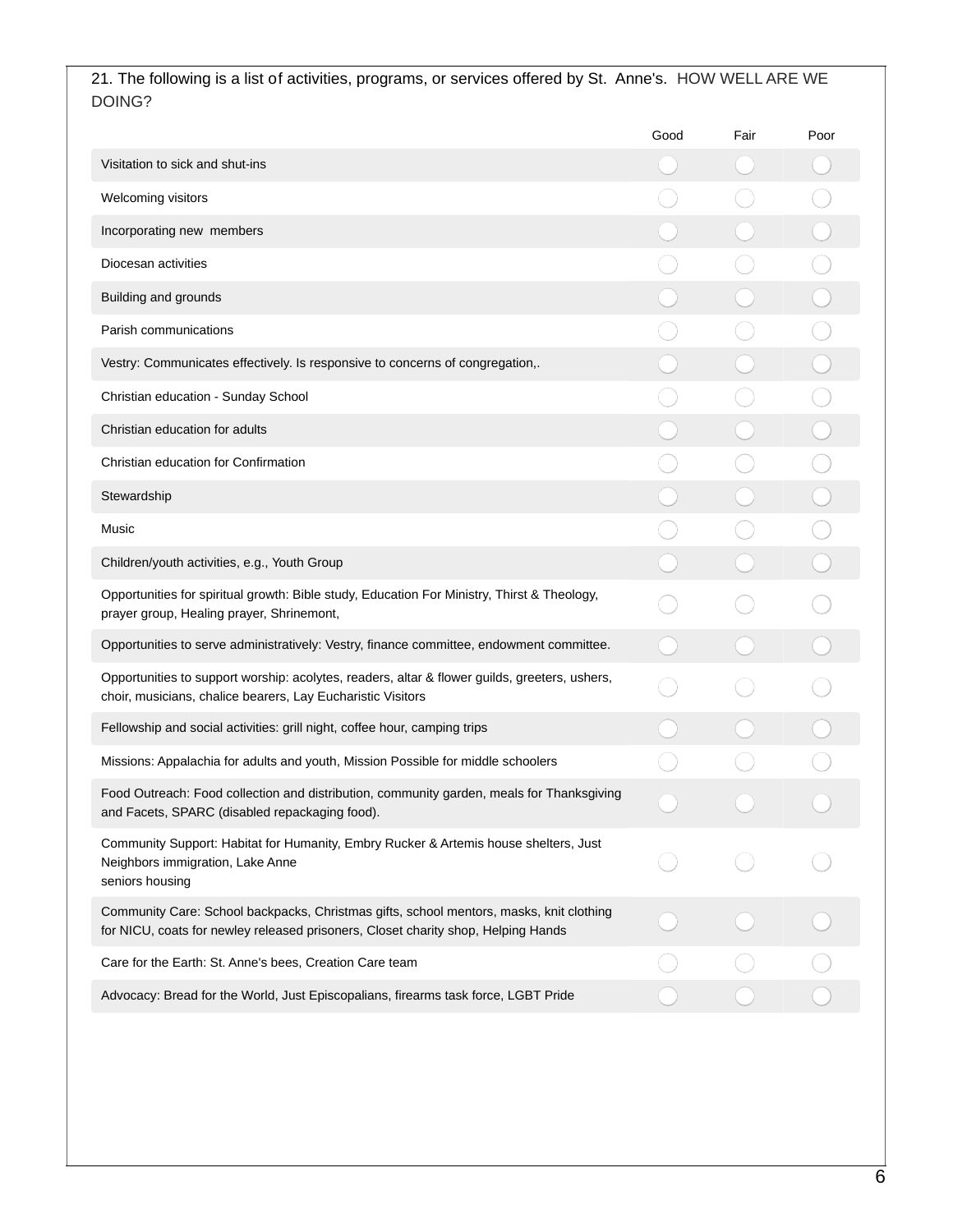\* 22. In the previous question, you rated how well St. Anne's is doing for these topics. Now please tell us HOW IMPORTANT THESE ARE TO YOU**.**

|                                                                                                                                                                              | Very<br>important | Important | Not<br>important |
|------------------------------------------------------------------------------------------------------------------------------------------------------------------------------|-------------------|-----------|------------------|
| Visitation to sick and shut-ins                                                                                                                                              |                   |           |                  |
| Welcoming visitors                                                                                                                                                           |                   |           |                  |
| Incorporating new members                                                                                                                                                    |                   |           |                  |
| Diocesan activities                                                                                                                                                          |                   |           |                  |
| Building and grounds                                                                                                                                                         |                   |           |                  |
| Parish communications                                                                                                                                                        |                   |           |                  |
| Vestry: Communicates effectively. Is responsive to concerns of congregation,.                                                                                                |                   |           |                  |
| Christian education - Sunday School                                                                                                                                          |                   |           |                  |
| Christian education for adults                                                                                                                                               |                   |           |                  |
| Christian education for Confirmation                                                                                                                                         |                   |           |                  |
| Stewardship                                                                                                                                                                  |                   |           |                  |
| Music                                                                                                                                                                        |                   |           |                  |
| Children / youth activities, e.g., Youth Group                                                                                                                               |                   |           |                  |
| Opportunities for spiritual growth: Bible study, Education For Ministry, Thirst & Theology,<br>prayer group, Healing prayer, Shrinemont,                                     |                   |           |                  |
| Opportunities to serve administratively: Vestry, finance committee, endowment committee.                                                                                     |                   |           |                  |
| Opportunities to support worship: acolytes, readers, altar & flower guilds, greeters, ushers,<br>choir, musicians, chalice bearers, Lay Eucharistic Visitors                 |                   |           |                  |
| Fellowship and social activities: grill night, coffee hour, camping trips                                                                                                    |                   |           |                  |
| Missions: Appalachia for adults and youth, Mission Possible for middle schoolers                                                                                             |                   |           |                  |
| Food Outreach: Food collection and distribution, community garden, meals for Thanksgiving<br>and Facets, SPARC (disabled repackaging food).                                  |                   |           |                  |
| Community Support: Habitat for Humanity, Embry Rucker & Artemis house shelters, Just<br>Neighbors immigration, Lake Anne seniors housing                                     |                   |           |                  |
| Community Care: School backpacks, Christmas gifts, school mentors, masks, knit clothing<br>for NICU, coats for newley released prisoners, Closet charity shop, Helping Hands |                   |           |                  |
| Care for the Earth: St. Anne's bees, Creation Care team                                                                                                                      |                   |           |                  |
| Advocacy: Bread for the World, Just Episcopalians, firearms task force, LGBT Pride                                                                                           |                   |           |                  |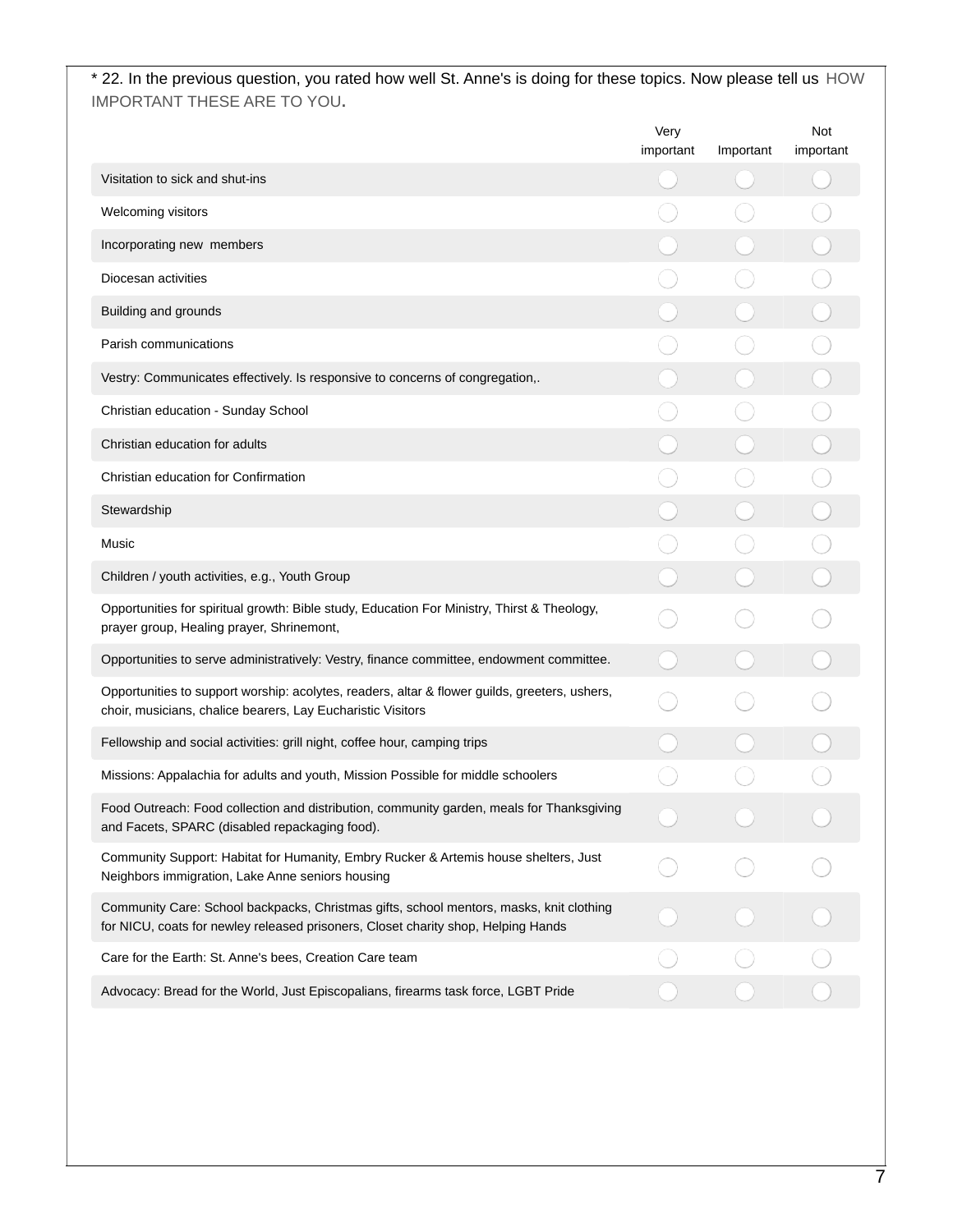## \* 23. Listed below are some ABILITIES AND QUALITIES A PASTOR MIGHT NEED to perform their pastoral responsibilities. Please rate the importance of each one to you.

|                                                                                                   | Very<br>important | Important | Less<br>Important |
|---------------------------------------------------------------------------------------------------|-------------------|-----------|-------------------|
| Has strong management and organizational skills                                                   |                   |           |                   |
| Has strong leadership skills                                                                      |                   |           |                   |
| Involves laity (non-clergy) in planning and leading church activities                             |                   |           |                   |
| Respects laity (non-clergy) and other clergy                                                      |                   |           |                   |
| Is flexible in decision-making                                                                    |                   |           |                   |
| Is able to mediate and resolve conflicts/disoutes                                                 |                   |           |                   |
| Participates in Diocesan and regional activities                                                  |                   |           |                   |
| Supports mission outreach                                                                         |                   |           |                   |
| Grows the congregation                                                                            |                   |           |                   |
| Develops a strong sense of community among members                                                |                   |           |                   |
| Develops a strong sense of stewardship in the congregation                                        |                   |           |                   |
| Visits the sick, shut-ins, and bereaved                                                           |                   |           |                   |
| Visits church members in their home                                                               |                   |           |                   |
| Responds at significant points in people's lives (dying, birth, sickness, success, divorce, etc.) |                   |           |                   |
| Counsels persons facing problems or decisions                                                     |                   |           |                   |
| Has deep knowledge of scripture & theology                                                        |                   |           |                   |
| Preaches with clarity; makes gospel relevant in people's lives                                    |                   |           |                   |
| Addresses contemporary issues and ideas                                                           |                   |           |                   |
| Is thought provoking                                                                              |                   |           |                   |
| Develops and supports Christian education for youth                                               |                   |           |                   |
| Develops and supports Christian education for adults                                              |                   |           |                   |
| Is involved in local community activities and issues                                              |                   |           |                   |
| Advocates for social justice                                                                      |                   |           |                   |

24. During the pandemic, many innovative activities and technologies were employed to help St. Anne's community to thrive amidst the challenges. Are there any (e.g. online worship, Bible study, others) you'd like to see continued post-pandemic?